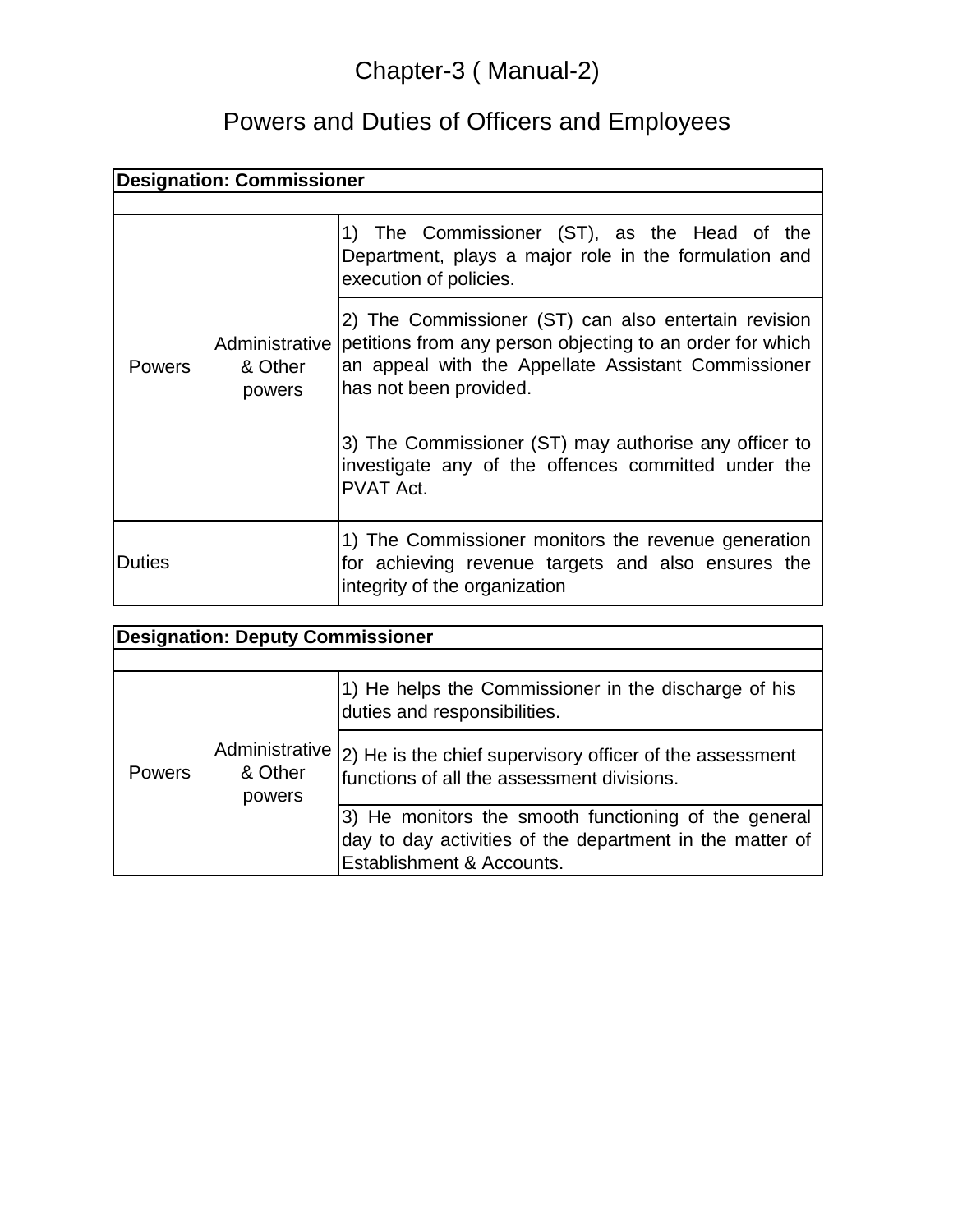## Chapter-3-Contd ( Manual-2)

# Powers and Duties of Officers and Employees

| <b>Designation: Appellate Assistant Commissioner</b> |                                  |                                                                                                                                                                                                                                                                                                           |  |  |
|------------------------------------------------------|----------------------------------|-----------------------------------------------------------------------------------------------------------------------------------------------------------------------------------------------------------------------------------------------------------------------------------------------------------|--|--|
|                                                      |                                  |                                                                                                                                                                                                                                                                                                           |  |  |
| <b>Powers</b>                                        | Administrative<br>& Other powers | 1) The Appellate Assistant Commissioner is the Head<br>of Office of The Appellate Assistant Commissioner.                                                                                                                                                                                                 |  |  |
|                                                      |                                  | 2) The Appellate Assistant Commissioner has the<br>powers of a quasi judicial officer to whom the first<br>appeals by aggrieved dealers can be preferred.                                                                                                                                                 |  |  |
|                                                      |                                  | 3) The Appellate Assistant Commissioner admits and<br>disposes of appeals on the basis of the provisions of<br>the PVAT act. He can confirm, reduce, enhance, annul<br>the assessments or penalties. He can also set aside<br>assessments and direct the assessing officers to make<br>fresh assessments. |  |  |
| <b>Duties</b>                                        |                                  | 1) It is his responsibility to expeditiously conduct the<br>proceedings and judiciously dispose the appeals and<br>pass orders.                                                                                                                                                                           |  |  |

| Designation: Assistant Commissioner (Audit & Intelligence) |                                  |                                                                                                                                                                                                                             |  |  |
|------------------------------------------------------------|----------------------------------|-----------------------------------------------------------------------------------------------------------------------------------------------------------------------------------------------------------------------------|--|--|
| <b>Powers</b>                                              | Administrative<br>& Other powers | 1) The Assistant Commissioner (Audit & Intelligence)<br>is the head of the audit wing of the department and<br>conducts periodic or continuous internal audit of<br>assessment files and records of divisions.              |  |  |
|                                                            |                                  | 2) He orders the conduct of periodical lorry checks,<br>shop inspections and cross verifications to plug any<br>leakage in revenue.                                                                                         |  |  |
| <b>Duties</b>                                              |                                  | 1) He monitors and supervises all the observations<br>raised by the AG audit wing.                                                                                                                                          |  |  |
|                                                            |                                  | 2) He also monitors tendering of suitable replies to<br>outstanding paragraphs in the PAC and C&AG<br>reports.<br>3) Coordinates with other state Commercial Tax Inter-<br>State Investigation Teams / Other State Agencies |  |  |